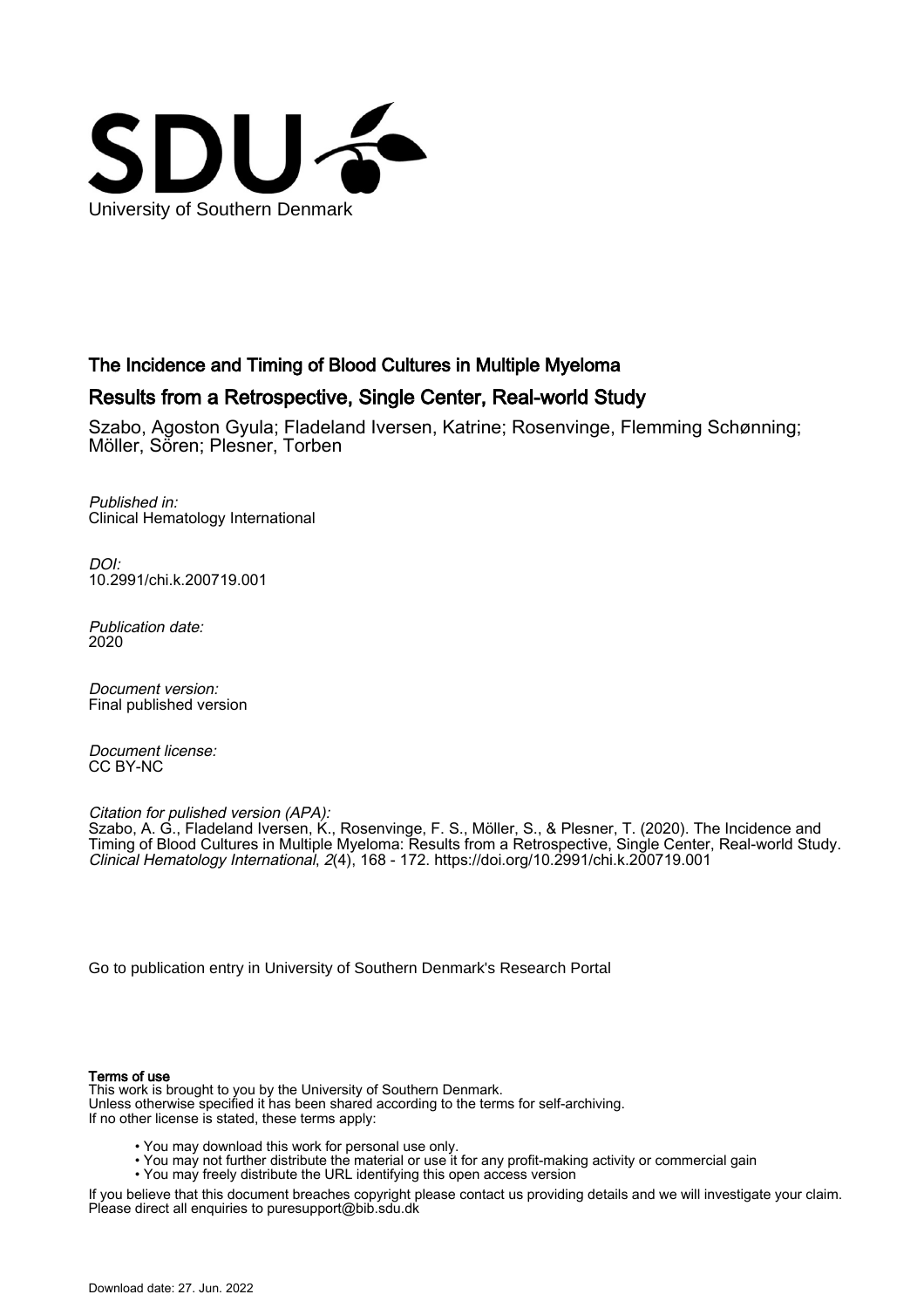



### **Correspondence**

# The Incidence and Timing of Blood Cultures in Multiple Myeloma – Results from a Retrospective, Single Center, Real-World Study

Agoston Gyul[a Sza](http://orcid.org/0000-0003-0858-4269)bo<sup>1[,](http://orcid.org/0000-0003-2129-328X)2,\*, D</sup>, Katrine Fladeland Iversen<sup>1,2, D</sup>, Flemming Schønning Rosenvinge<sup>3, D</sup>, Sören Möller<sup>2,4, D</sup>, Torben Plesner<sup>1,2</sup>

 *Department of Hematology, Vejle Hospital, Beriderbakken 4, Vejle 7100, Denmark University of Southern Denmark, J.B. Winsløws Vej 9 A, Odense C 5000, Denmark Department of Clinical Microbiology, Odense University Hospital, J.B. Winsløws Vej 4, Odense C 5000, Denmark OPEN – Open Patient data Explorative Network, Odense University Hospital and Department of Clinical Research, Odense C 5000, Denmark*

#### ARTICLE INFO

*Article History* Received 14 May 2020 Accepted 09 July 2020

*Keywords*

Blood cultures multiple myeloma infection incidence risk factor

© 2020 *International Academy for Clinical Hematology.* Publishing services by Atlantis Press International B.V. This is an open access article distributed under the CC BY-NC 4.0 license ([http://creativecommons.org/licenses/by-nc/4.0/\)](http://creativecommons.org/licenses/by-nc/4.0/).

# 1. INTRODUCTION

<span id="page-1-7"></span><span id="page-1-6"></span>Multiple myeloma (MM) is a cancer of the immune system characterized by complex cellular and humoral immunodeficiency [[1](#page-3-0)[–3\]](#page-3-1). Patients with MM often have advanced age, increased comorbidity and are exposed to immunosuppressive drugs during therapy [\[4\]](#page-3-2). These factors contribute to markedly increased risk of infections, mainly pneumonia and sepsis [\[5–](#page-3-3)[7](#page-3-4)]. These complications are responsible for a substantial part of early deaths in MM [\[7–](#page-3-4)[9](#page-3-5)]. The incidence of bacterial infections peaks in the first six months after diagnosis [\[10](#page-3-6)[,11](#page-3-7)]. We have previously reported the results of a retrospective, single-center, real-world study conducted at Vejle Hospital (a primary and secondary referral center receiving approximately 30 newly diagnosed cases of MM per year), in which we reviewed the clinical course of 303 patients with MM who initiated treatment from 2006 to 2016 [[12\]](#page-3-8). The aims of the present study were to describe, in a single-center cohort of patients with MM, the results of blood cultures, to determine their incidence and timing, and to assess their associations with baseline clinical characteristics and treatment-related factors. Moreover, we assessed the use of immunoglobulin replacement therapy (IGRT) in the study population.

<span id="page-1-9"></span>We collected blood culture results from the Danish microbiology register (MiBA [\[13\]](#page-3-9)) of all hospitals where patients were treated. A 'blood culture day' (BCD) was defined as a day a patient had at least

*\* Corresponding author. Email: [agoston.gyula.szabo@rsyd.dk](mailto:agoston.gyula.szabo@rsyd.dk)*

*Peer review under responsibility of the International Academy for Clinical Hematology*

<span id="page-1-10"></span><span id="page-1-8"></span><span id="page-1-5"></span><span id="page-1-4"></span><span id="page-1-3"></span><span id="page-1-2"></span><span id="page-1-1"></span><span id="page-1-0"></span>one blood culture performed. A positive BCD was defined as a day a patient had at least one positive blood culture result. Blood cultures were categorized as "negative", "positive" or "possible contamination" according to the guidelines for classification of hospital-acquired blood stream infections in the Danish Healthcare-associated Infections Database [\[14\]](#page-3-10). Blood cultures classified initially as "possible contamination" were reclassified as blood stream infections if the same microorganism was identified in the patient's blood cultures more than once in a period of 14 days. We assessed the time to first blood culture and first positive blood culture by the Kaplan–Meier method. We calculated BCDs over time as counts per 1000 patients. The number of BCDs was described with median, range and interquartile range (IQR). We investigated univariate and multivariate association of baseline patient characteristics and treatment-related factors, reported as hazard ratios with 95% confidence intervals, with time to BCDs by Cox regression. We included repeated events in the Cox regression model to take into account multiple blood cultures for the same patient. Blood culture data were available in 302 patients. Two hundred and eighty-two patients had at least one blood culture result and 113 patients had at least one positive blood culture result. We identified 4992 blood culture results: 4243 were negative and 249 were positive. Fifty-nine positive blood culture results were classified as possible contaminations. The most frequently cultured pathogenic microorganisms were *Enterobacterales* (31%; of these 75% *Escherichia coli*), *Streptococcus pneumoniae* (17%) and Coagulasenegative Staphylococci (11%). The full list of cultured microorganisms is shown in [Table S1.](#page-4-0) The median number of blood cultures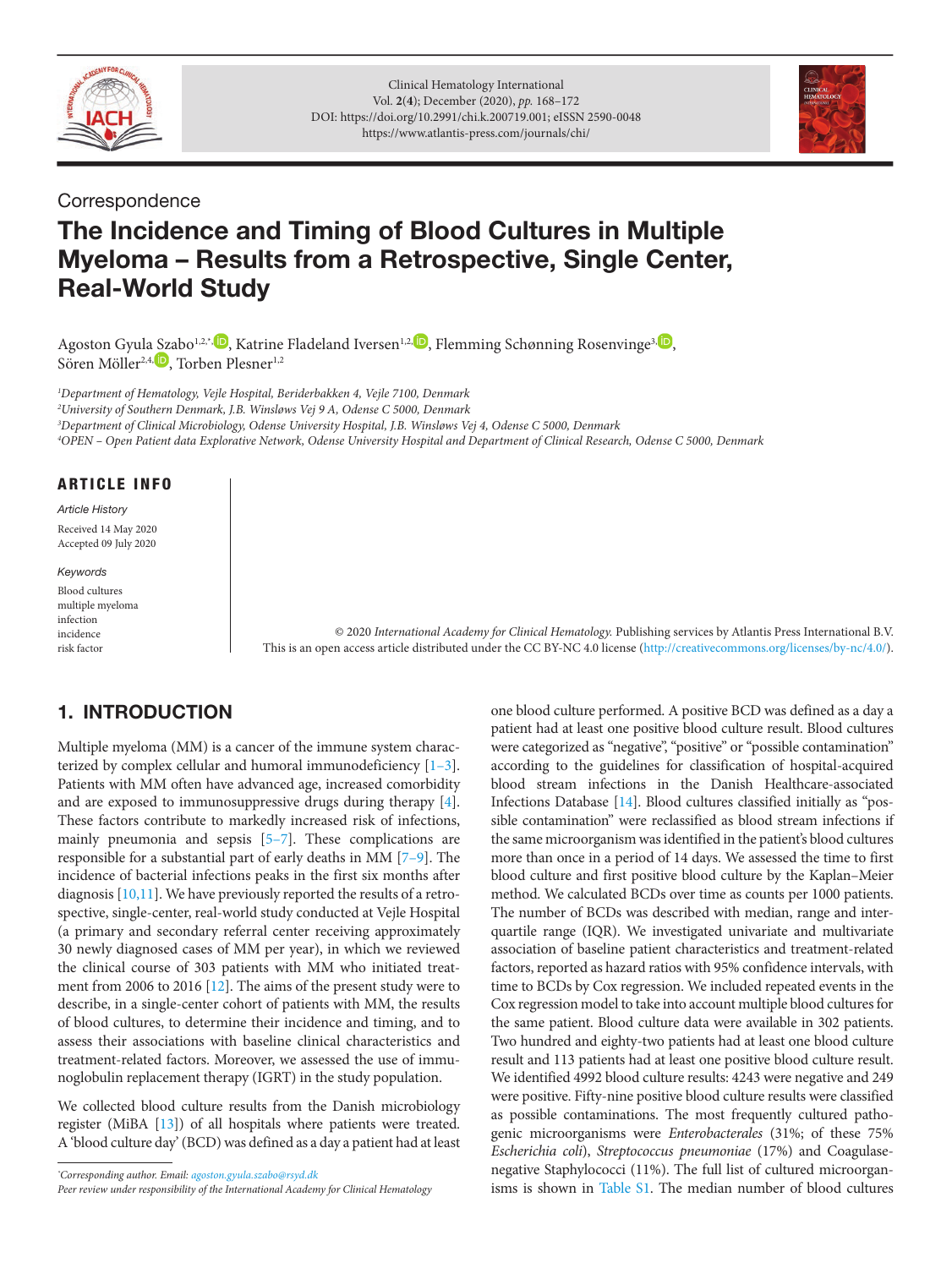per patient was six (IQR: 3; 11; range: 0; 43). The incidence of BCDs peaked in the month of diagnosis (>500/1000 patients/month) and was elevated in the first 6 months after diagnosis ([Figure 1A\)](#page-2-0). After this period, the incidence of BCDs was constantly below 200/1000 patients/month. Fifty-one percent, 67% and 74% of patients had a BCD 3, 6 and 12 months after diagnosis, respectively ([Figure 1B\)](#page-2-0). Besides the time of diagnosis, we found incidence peaks in BCDs in relation to initiation of both the first and later lines of therapy (>600/1000/month) and events of progressive disease (>700/1000/ month), as shown in [Figure 2.](#page-2-1)

Univariate and multivariate analyses of risk factors for blood culture days are shown in [Table S2](#page-4-1). Among clinical baseline characteristics, low hemoglobin, high ionized calcium, high creatinine, low immunoglobulin (Ig) M, M-protein of IgA isotype, light-chain only disease and poor Eastern Cooperative Oncology Group (ECOG) performance status were independently associated with higher risk of BCDs. Among treatment-related factors, worse than very good partial response to the ongoing line of therapy, increasing number of prior lines of therapy and a recent event of progressive disease were independently associated with higher risk of BCDs. Among the assessed treatment regimens, high-dose melphalan (days 0–30), proteasome inhibitor-steroid doublets, chemotherapy-steroid doublets, daratumumab monotherapy and intensive combination regimens including five or more drugs were independently associated with such higher risk of BCDs. Two hundred and nine (69%) patients were exposed to immunoglobulin replacement therapy with a median time of 3.2 (IQR: 0.9; 22.3) months after diagnosis.



Figure 1 | (A) Adjusted incidence of blood culture positivity from the time of diagnosis. (B) Cumulative incidence of blood culture positivity from the month prior to diagnosis until death or follow up at 60 months.

<span id="page-2-0"></span>

<span id="page-2-1"></span>**Figure 2** | (A) Adjusted incidence of blood culture days in relation to initiation of any line of therapy. (B) Adjusted incidence of blood culture days in relation to the date of initiation of the first line of therapy. (C) Adjusted incidence of blood culture days in relation to the date of initiation of any subsequent line of therapy. (D) Adjusted incidence of blood culture days in relation to the dates of progressive disease.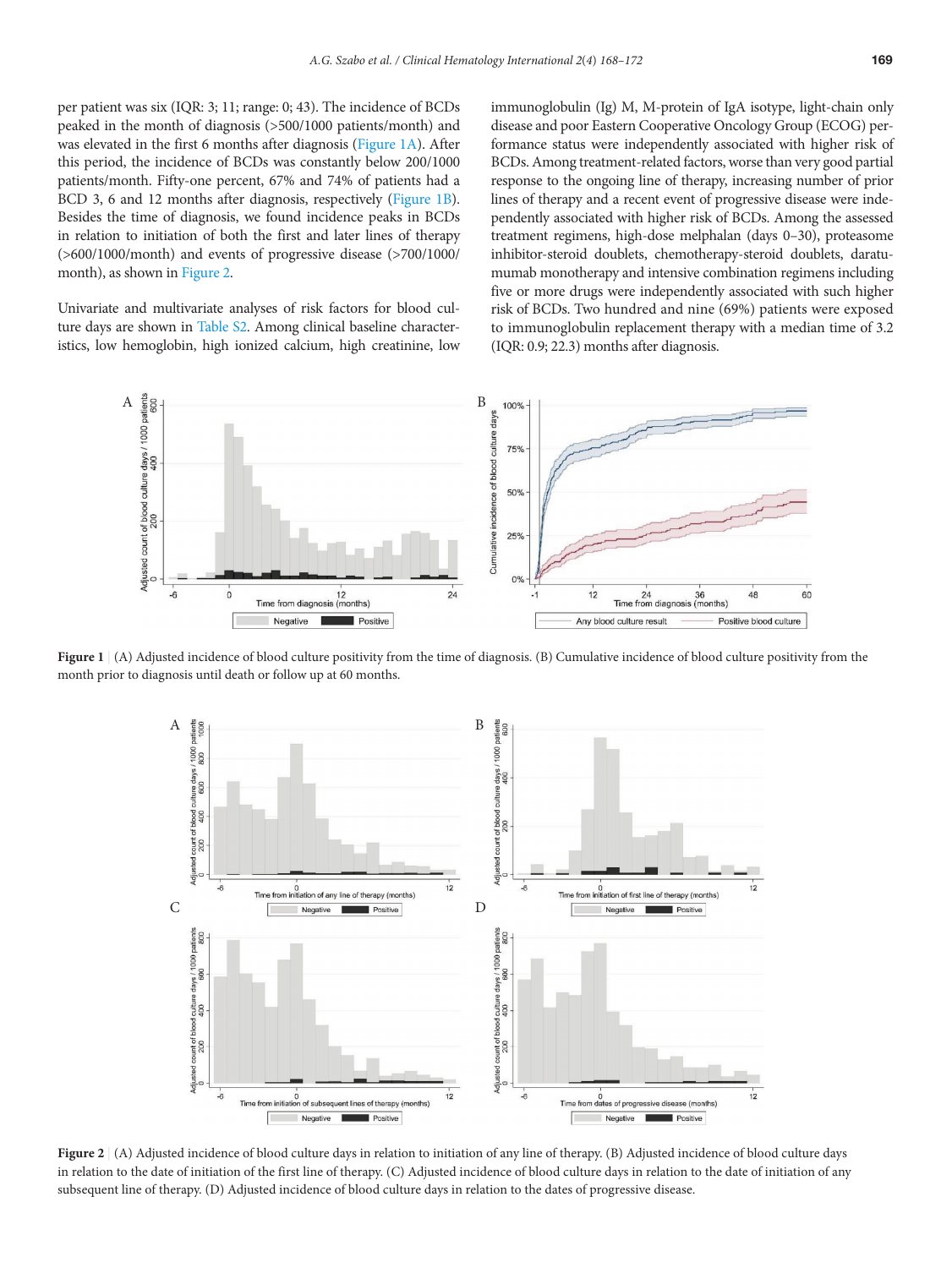In conclusion, the burden of infections in our cohort of MM patients was high. Blood stream infections were mainly caused by Gram-negative bacteria. Patients were especially susceptible to infections at the time of diagnosis and in situations of insufficient disease control. Certain anti-myeloma regimens, such as proteasome inhibitor-steroid doublets, chemotherapy-steroid doublets, daratumumab monotherapy and combination regimens including five or more drugs may require increased attention to infectious complications.

## CONFLICTS OF INTEREST

AGS: consulting for Janssen; TP: consulting for Janssen, Celgene, Takeda, Abbvie, Genmab; KFI: no conflicts of interest; SM: no conflicts of interest: FSR: no conflicts of interest.

#### AUTHORS' CONTRIBUTION

AGS designed the study, created the study database, conducted patient chart review, wrote the manuscript and designed the figures. KFI conducted patient chart review and contributed to writing the manuscript. SM carried out data analysis and statistics and contributed to writing the manuscript. FSR reviewed and categorized the blood culture results and contributed to writing the manuscript. TP supervised the study, contributed to writing the manuscript and designing the figures.

#### FUNDING

The authors received no financial support for the research, authorship or publication of this article.

#### ACKNOWLEDGMENTS

We thank the Department of Internal Medicine and the Hematological Clinical Research Unit at Vejle Hospital for providing the financial and logistical background for this study. Data management for this project was carried out by Open Patient Data Exploratory Network, University of Southern Denmark.

## **REFERENCES**

<span id="page-3-0"></span>[\[1\]](#page-1-0) [Pratt G, Goodyear O, Moss P. Immunodeficiency and immuno](https://doi.org/10.1111/j.1365-2141.2007.06705.x)[therapy in multiple myeloma. Br J Haematol 2007;138;563–79.](https://doi.org/10.1111/j.1365-2141.2007.06705.x)

- [2] [Kastritis E, Zagouri F, Symeonidis A, Roussou M, Sioni A, Pouli](https://doi.org/10.1038/leu.2014.110)  [A, et al. Preserved levels of uninvolved immunoglobulins are](https://doi.org/10.1038/leu.2014.110) [independently associated with favorable outcome in patients with](https://doi.org/10.1038/leu.2014.110) [symptomatic multiple myeloma. Leukemia 2014;28;2075–9.](https://doi.org/10.1038/leu.2014.110)
- <span id="page-3-1"></span>[\[3\]](#page-1-1) [Heaney JLJ, Campbell JP, Iqbal G, Cairns D, Richter A, Child](https://doi.org/10.1038/s41375-018-0163-4)  [JA, et al. Characterisation of immunoparesis in newly diag](https://doi.org/10.1038/s41375-018-0163-4)[nosed myeloma and its impact on progression-free and over](https://doi.org/10.1038/s41375-018-0163-4)[all survival in both old and recent myeloma trials. Leukemia](https://doi.org/10.1038/s41375-018-0163-4)  [2018;32;1727–38.](https://doi.org/10.1038/s41375-018-0163-4)
- <span id="page-3-2"></span>[\[4\]](#page-1-2) [Gregersen H, Vangsted AJ, Abildgaard N, Andersen NF, Pedersen](https://doi.org/10.1002/cam4.1128)  [RS, Frølund UC, et al. The impact of comorbidity on mortality in](https://doi.org/10.1002/cam4.1128) [multiple myeloma: a Danish nationwide population-based study.](https://doi.org/10.1002/cam4.1128) [Cancer Med 2017;6;1807–16.](https://doi.org/10.1002/cam4.1128)
- <span id="page-3-3"></span>[\[5\]](#page-1-3) [Schütt P, Brandhorst D, Stellberg W, Poser M, Ebeling P, Müller](https://doi.org/10.1080/10428190500472503)  [S, et al. Immune parameters in multiple myeloma patients: influ](https://doi.org/10.1080/10428190500472503)[ence of treatment and correlation with opportunistic infections.](https://doi.org/10.1080/10428190500472503) [Leuk Lymphoma 2006;47;1570–82.](https://doi.org/10.1080/10428190500472503)
- [6] [Nucci M, Anaissie E. Infections in patients with multiple myeloma](https://doi.org/10.1086/605664) [in the era of high-dose therapy and novel agents. Clin Infect Dis](https://doi.org/10.1086/605664)  [2009;49;1211–25.](https://doi.org/10.1086/605664)
- <span id="page-3-4"></span>[\[7\]](#page-1-4) [Blimark C, Holmberg E, Mellqvist UH, Landgren O, Björkholm](https://doi.org/10.3324/haematol.2014.107714)  [M, Hultcrantz M, et al. Multiple myeloma and infections: a](https://doi.org/10.3324/haematol.2014.107714) [population-based study on 9253 multiple myeloma patients.](https://doi.org/10.3324/haematol.2014.107714) [Haematologica 2015;100;107–13.](https://doi.org/10.3324/haematol.2014.107714)
- [8] [Augustson BM, Begum G, Dunn JA, Barth NJ, Davies F, Morgan](https://doi.org/10.1200/JCO.2005.03.2086)  [G, et al. Early mortality after diagnosis of multiple myeloma:](https://doi.org/10.1200/JCO.2005.03.2086) [analysis of patients entered onto the United kingdom Medical](https://doi.org/10.1200/JCO.2005.03.2086) [Research Council trials between 1980 and 2002—Medical](https://doi.org/10.1200/JCO.2005.03.2086) [Research Council Adult Leukaemia Working Party. J Clin Oncol](https://doi.org/10.1200/JCO.2005.03.2086)  [2005;23;9219–26.](https://doi.org/10.1200/JCO.2005.03.2086)
- <span id="page-3-5"></span>[\[9\]](#page-1-5) [Holmström MO, Gimsing P, Abildgaard N, Andersen NF,](https://doi.org/10.1002/ajh.23932) [Helleberg C, Clausen NAT, et al. Causes of early death in multiple](https://doi.org/10.1002/ajh.23932) [myeloma patients who are ineligible for high-dose therapy with](https://doi.org/10.1002/ajh.23932) [hematopoietic stem cell support: a study based on the nationwide](https://doi.org/10.1002/ajh.23932) [Danish Myeloma Database. Am J Hematol 2015;90;E73–E4.](https://doi.org/10.1002/ajh.23932)
- <span id="page-3-6"></span>[\[10\]](#page-1-6) [Teh BW, Harrison SJ, Worth LJ, Spelman T, Thursky KA, Slavin](https://doi.org/10.1111/bjh.13532)  [MA. Risks, severity and timing of infections in patients with mul](https://doi.org/10.1111/bjh.13532)[tiple myeloma: a longitudinal cohort study in the era of immuno](https://doi.org/10.1111/bjh.13532)[modulatory drug therapy. Br J Haematol 2015;171;100–8.](https://doi.org/10.1111/bjh.13532)
- <span id="page-3-7"></span>[\[11\]](#page-1-7) [Sørrig R, Klausen TW, Salomo M, Vangsted A, Gimsing P.](https://doi.org/10.1111/ejh.13066)  [Risk factors for blood stream infections in multiple myeloma:](https://doi.org/10.1111/ejh.13066) [a population-based study of 1154 patients in Denmark. Eur J](https://doi.org/10.1111/ejh.13066) [Haematol 2018;101;21–7.](https://doi.org/10.1111/ejh.13066)
- <span id="page-3-8"></span>[\[12\]](#page-1-8) [Szabo AG, Iversen KF, Möller S, Plesner T. The clinical course](https://doi.org/10.2991/chi.d.190805.002) [of multiple myeloma in the era of novel agents: a retrospective,](https://doi.org/10.2991/chi.d.190805.002) [single-center, real-world study. Clin Hematol Int 2019;1;220–8.](https://doi.org/10.2991/chi.d.190805.002)
- <span id="page-3-9"></span>[\[13\]](#page-1-9) MiBa, the Danish Microbiology Database. Available from: https:// miba.ssi.dk/service/english.
- <span id="page-3-10"></span>[\[14\]](#page-1-10) HAIBA - Bakteriæmi. Available from: [https://miba.ssi.dk/haiba/](https://miba.ssi.dk/haiba/casedefinitioner/bakteriaemi) [casedefinitioner/bakteriaemi.](https://miba.ssi.dk/haiba/casedefinitioner/bakteriaemi)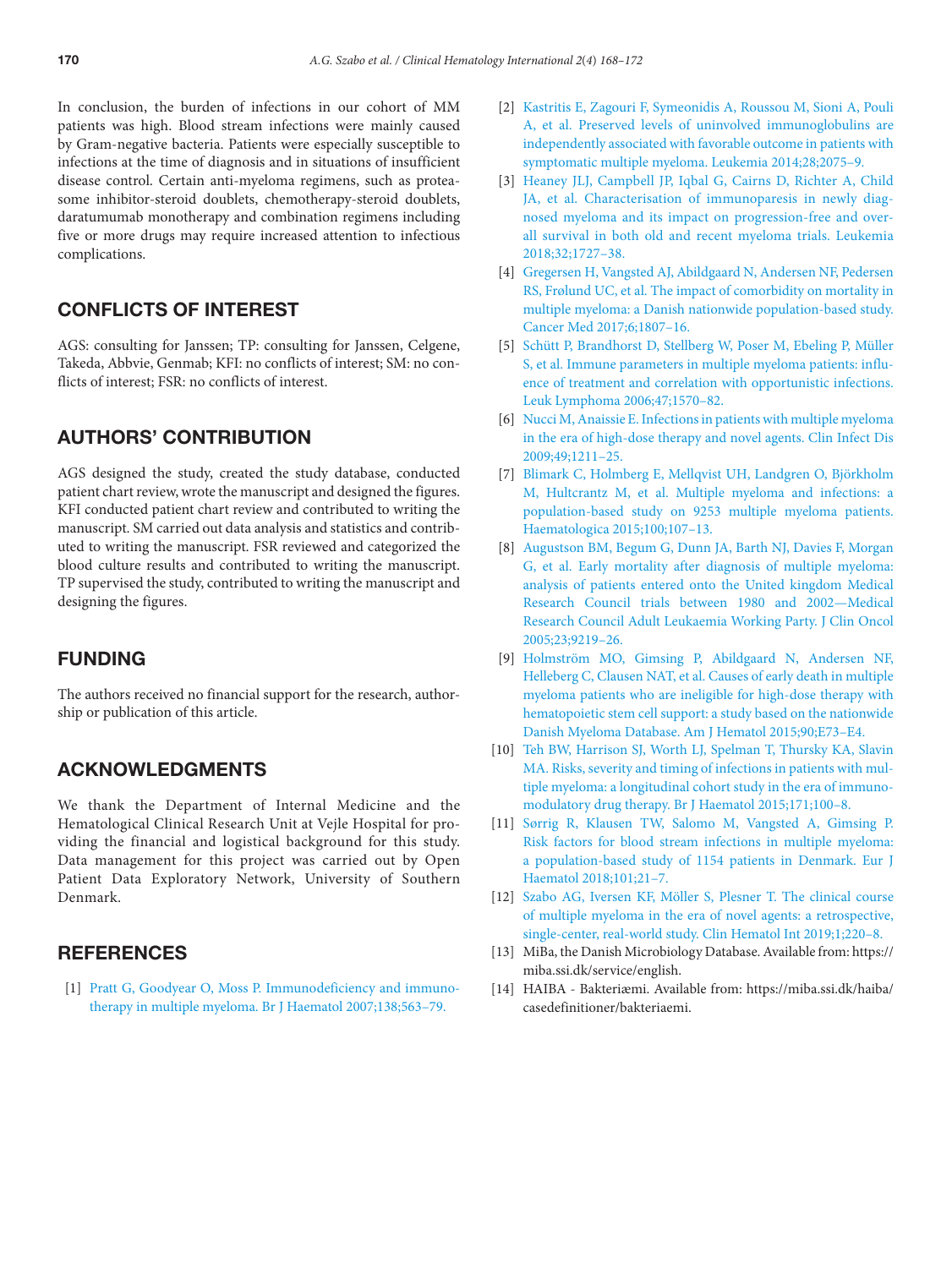# SUPPLEMENTARY MATERIALS

| Pathogenic microorganism          | n   | Percentage $(\%)$ |
|-----------------------------------|-----|-------------------|
| Enterobacterales*                 | 59  | 31                |
| Streptococcus pneumoniae          | 33  | 17                |
| Coagulase-negative Staphylococci  | 21  | 11                |
| Staphylococcus aureus             | 14  | 7                 |
| Anaerobic bacteria                | 14  |                   |
| Enterococci                       | 13  |                   |
| Viridans streptococci             | 7   | 4                 |
| Listeria monocytogenes            | 6   | 3                 |
| Pseudomonas aeruginosa            | 6   | 3                 |
| Candida                           | 6   | 3                 |
| Beta-hemolytic streptococci       | 6   | 3                 |
| Other bacteria                    | 5   | 3                 |
| Total (pathogenic microorganisms) | 190 |                   |
| Possible contaminations           | 59  |                   |
| Total (positive)                  | 249 |                   |

<span id="page-4-0"></span>**Table S1** | Microorganisms cultured on positive blood culture days

\* 44 (75%) *Escherichia coli*. A positive BCD was defined as a day a patient had at least one positive blood culture result.

<span id="page-4-1"></span>**Table S2** | Univariate and multivariate analysis of risk factors for blood culture days

| Variable                                                           | Number of<br>observations | Univariate analysis<br><b>HR (95% CI)</b> | $\boldsymbol{p}$ | Multivariate analysis<br><b>HR (95% CI)</b> | p       |
|--------------------------------------------------------------------|---------------------------|-------------------------------------------|------------------|---------------------------------------------|---------|
|                                                                    |                           |                                           |                  |                                             |         |
| Age                                                                |                           |                                           |                  |                                             |         |
| < 50                                                               | 14                        | Reference                                 |                  | Reference                                   |         |
| $50 - 60$                                                          | 36                        | 0.94(0.77; 1.15)                          | 0.567            | 0.67(0.53; 0.85)                            | 0.001   |
| $60 - 70$                                                          | 106                       | 1.07(0.90; 1.28)                          | 0.434            | 0.67(0.54; 0.83)                            | < 0.001 |
| >70                                                                | 146                       | 1.01(0.84; 1.21)                          | 0.939            | 0.61(0.49; 0.75)                            | < 0.001 |
| Sex                                                                |                           |                                           |                  |                                             |         |
| Male                                                               | 175                       | Reference                                 |                  | Reference                                   |         |
| Female                                                             | 127                       | 0.85(0.79; 0.93)                          | < 0.001          | 0.93(0.85; 1.03)                            | 0.154   |
| <b>CRAB</b> features                                               |                           |                                           |                  |                                             |         |
| Hemoglobin <6.2 mmol/L                                             | 102                       | 0.85(0.82; 0.88)                          | < 0.001          | 0.91(0.86; 0.95)                            | < 0.001 |
| Ionized calcium >1.345 mmol/L                                      | 79                        | 1.65(1.36; 2.01)                          | < 0.001          | 1.38(1.09; 1.76)                            | 0.008   |
| Creatinine >177 µmol/L                                             | 57                        | 1.00(1.00; 1.00)                          | < 0.001          | 1.00(1.00; 1.00)                            | 0.005   |
| Osteolytic lesion on either skeletal X-ray or WBLDCT not present   | 97                        | Reference                                 |                  | Reference                                   |         |
| Osteolytic lesion on either skeletal X-ray or WBLDCT present       | 205                       | 0.85(0.78; 0.93)                          | < 0.001          | 0.75(0.68; 0.83)                            | < 0.001 |
| Immunoglobulins                                                    |                           |                                           |                  |                                             |         |
| IgA $\geq$ 0.7 g/L (excluding patients with IgA M-protein isotype) | 133                       | Reference                                 |                  | Reference                                   |         |
| IgA < $0.7$ g/L (excluding patients with IgA M-protein isotype)    | 169                       | 1.05(0.97; 1.14)                          | 0.213            | 0.91(0.80; 1.04)                            | 0.180   |
| IgG $\geq$ 6.1 g/L (excluding patients with IgG M-protein isotype) | 190                       | Reference                                 |                  | Reference                                   |         |
| $\lg G$ < 6.1 g/L (excluding patients with IgG M-protein isotype)  | 112                       | 1.33(1.23; 1.45)                          | < 0.001          | 0.61(0.49; 0.75)                            | < 0.001 |
| $IgM \geq 0.4 g/L$                                                 | 50                        | Reference                                 |                  | Reference                                   |         |
| IgM < 0.4 g/L                                                      | 252                       | 1.90(1.67; 2.17)                          | < 0.001          | 1.77(1.48; 2.11)                            | < 0.001 |
| M-protein isotype                                                  |                           |                                           |                  |                                             |         |
| IgA                                                                | 59                        | 1.44(1.30; 1.60)                          | < 0.001          | 1.52(1.18; 1.94)                            | 0.001   |
| <b>IgG</b>                                                         | 168                       | Reference                                 |                  | Reference                                   |         |
| Light-chain only                                                   | 54                        | 1.02(0.91; 1.14)                          | 0.789            | 1.37(1.11; 1.69)                            | 0.004   |
| Non-secretory                                                      | 6                         | 0.76(0.55; 1.04)                          | 0.088            | 1.06(0.72; 1.56)                            | 0.779   |
| Other                                                              | $\overline{c}$            | 2.71(1.68; 4.39)                          | < 0.001          | 4.15(2.34; 7.34)                            | < 0.001 |
| Myeloma risk profile                                               |                           |                                           |                  |                                             |         |
| ISS <sub>I</sub>                                                   | 88                        | Reference                                 |                  | Reference                                   |         |
| ISS II                                                             | 92                        | 1.11(1.00; 1.23)                          | 0.043            | 1.01(0.89; 1.14)                            | 0.848   |
| ISS III                                                            | 72                        | 1.55(1.39; 1.73)                          | < 0.001          | 0.87(0.75; 1.01)                            | 0.076   |

(*Continued*)